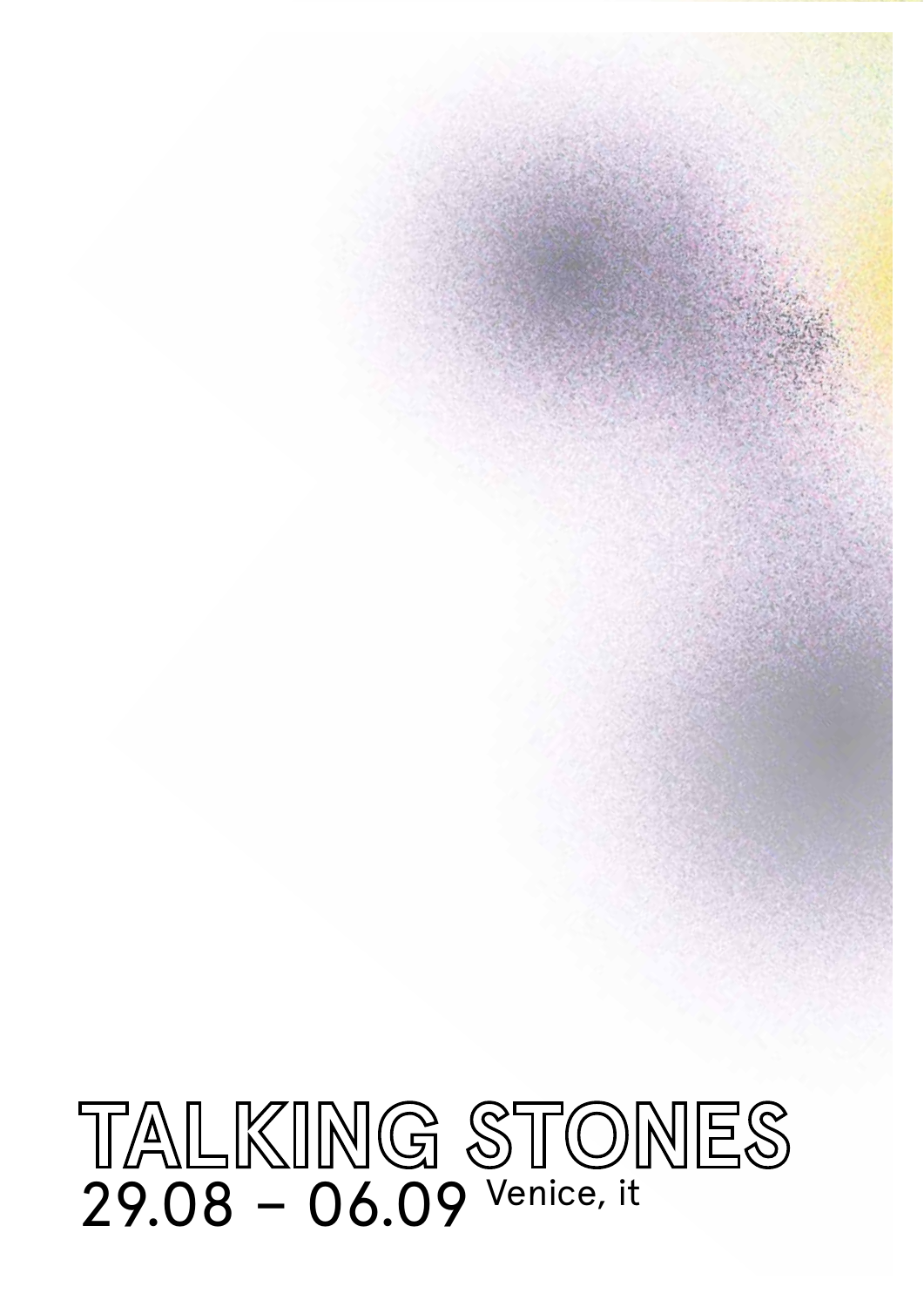### TALKING STONES 29.08 / 05.09

Venice, it

for a freeing architecture during the 16<sup>th</sup> Biennale of Architecture in Venice

"An architecture of co-liberation understands that exclusionary spaces also affect the populations they include, by suggesting that those included have a different, additional set of rights. An architecture of co-liberation refuses to collaborate with projects that participate in spatial practices of aggressive exclusion, particularly in carceral spaces such as the prison industrial complex, in housing projects conceived as exclusionary spaces or investments rather than dwelling, in infrastructural projects mobilized to push the urban poor out in order to make space for redevelopment, and in the privatisation of the public space at large. "

We the People of Detroit Community Research Collective , *Mapping the Water Crisis*

### **About the Project**

**Scape : "Right now, the earth is full of refugees, human and not, without refuge", writes Donna Haraway.**

*Concerning the restored memory of places under threat of ongoing colonial destruction: towards the reconstruction of the future of a unified, secular and democratic country for all its inhabitants, Palestinian residents, Jewish, exiled refugees, within and outside historical Palestine.* 

1948, a pivotal date in the modern history of the Palestinian people, it isalso the date of the creation of the State of Israel on the ruins of Palestinian society. The Palestinians identify this date with the day of a catastrophe, Al-Nakba, that destroyed the cultural, architectural, and societal infrastructure of historical Palestine. Thus, Al-Nakba is a collective trauma, a place of memory for a whole community, and the a matrix of a nascent nationalist political narrative. The destruction of the Palestinian habitat and of traditional lifestyles, together with the brutal wrenching of the brutal condition of uprooting and loss of origins, materialized in the piling up of exiled refugees in camps, far and deep inside historical Palestine. The camp became the "other-self" of the Israeli colony built on the land of destroyed cities and villages, turning into a mirror of a Palestine absorbed by Israel. In addition, through the development of a national consciousness, the stateless Palestinian refugee, has drawn from the popular and scholarly literature of Nakba to build a future named in reference to his homeland.

This "**Return**" is a negation of the present time, the time of exile. The Return is a "dismantling" of camps, as a condition for the realization of the return itself. It is the cornerstone of Palestinian subjectivity. A subjectivity that sits across reality and hope, between real-political and persistent national aspirations.

The Return, engine of collective adhesion, slogan, political claim, a hypothesis suspended in time and space, has contributed and still helps to recreate a lost Palestine, which was gradually absorbed by colonization. This return is a return to the collective memory, to its physical and architectural traces, and to its ruins that still testify of a past "that is in us, in our interiors".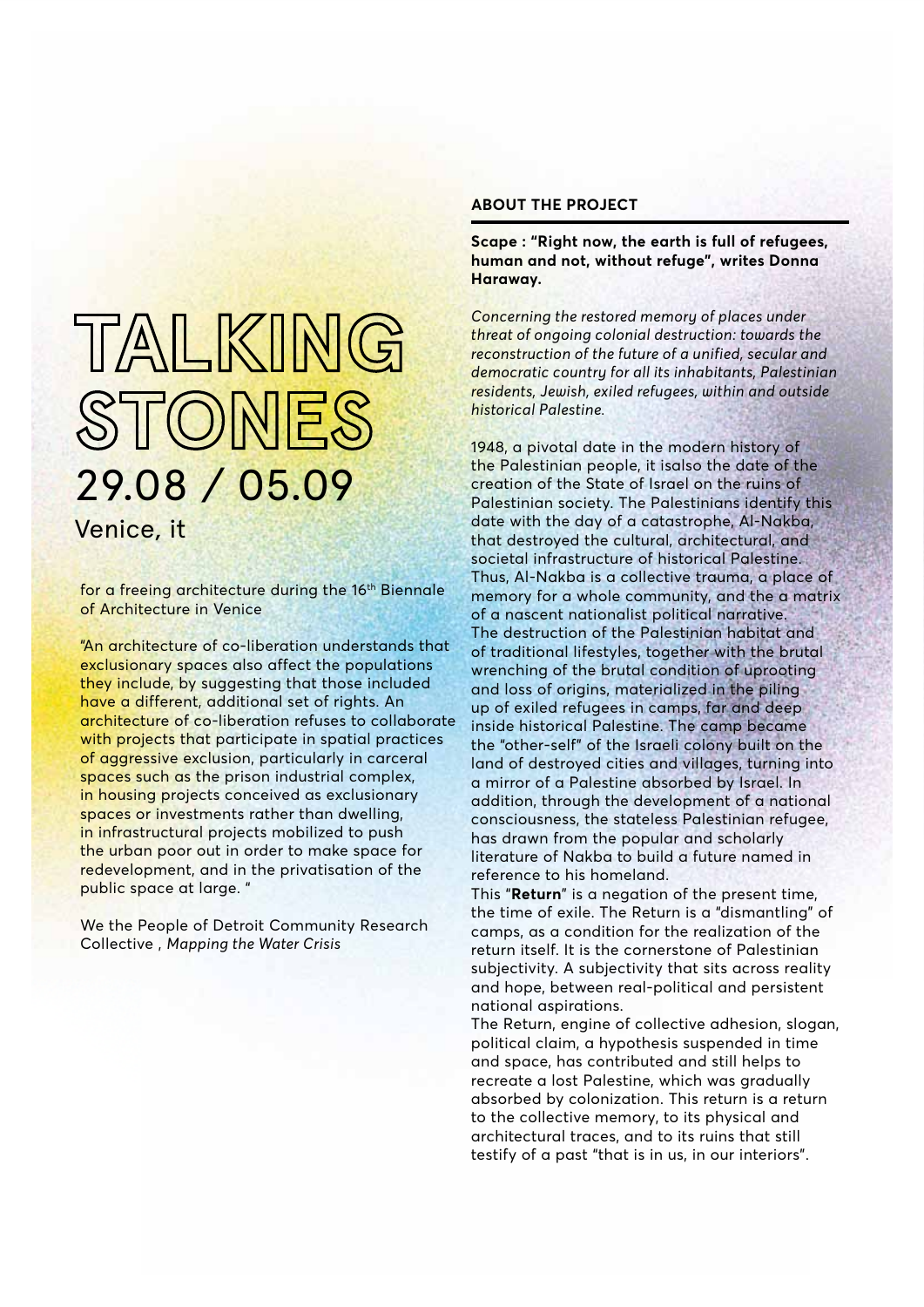Facing this historical process, a "non-imperialist" anthropology ("nonimperialist" in the sense that Said gives to the term) is demanded, since doubt has to be constantly applied to the effects of interpretation that our approach produces. That's why the recognition of witnesses as carriers of legitimate knowledge constitutes the very foundation of an architecture of memory that we would like to build. What the inhabitants of places (we/us) detail of their histories has never been separable from their political claims; their stories can gain or lose sense in a new context of political enunciation. Here, the statements of Palestinian and Israeli interlocutors (Arabs and Jews) are not "myths" of nationalist, identitarian, religious or ideological order; these statements are strategical acts through which the individuals try, to the like of us all, to master their journey and to have grasp on current situations. Analyzing these narratives in the light of atemporal categories, means missing their practical efficacy.

### **Contents and purposes**

The Talking Stones project is initiated by "MedFil Humanities Institute" thanks to the participation of Venetian partners (Pas-e and Biennale Urbana) as well as international ones. The team is working with a self-constituted body of local volunteers in Palestine, composed of students, young workers, architects and artists, inhabitants, collaborating with italian participants. It will consist of two workshops, **Studio Palestine** and **Topographies**.

The task of the project consists of exploring the cities of Acres and Hebron since 1948, through a connection between cultural heritage and the production of space under the occupation, where collective memory and architecture meet one another. The questioning of this space-time will be lead following different paths: it will include a model of one district of Hebron as well as a mapping of the cities, audio and video interviews with old inhabitants, photography of the places and the ruins, a gathering of popular arts, craftsman-ships and raw materials. These several patterns aim to expunge the rigid boundaries between scholars and young people, between professional artists, architects, video makers and the public, to avoid the petrification of the spectator in favour of a real experimentation where no subjective point of view is excluded.

As it is well-known, colonization has a plastic grasp on both collective memory and public space. At these levels, Palestinian people have suffered and still suffer from a multiple process of "deconstruction": several scales of disintegration, fragmentation, settler colonization and military occupation which ghettoized an entire society behind walls and checkpoints, forced exile and living in refugee camps for 70 years. Consequently, our project is part of a movement opposed to this mortifying deconstruction, it is thought of to "build" the conditions to think of a future, starting from the resistance to the ruins of the present, as it exists in cultural heritage and daily life. The quest is on the one hand to build continuity and a future-oriented attitude precisely where occupation brought fragmentation and depletion. On the other to question the meaning of a decolonial architecture, as in rebuilding houses that have been destroyed, repairing historical abandoned monuments, places of worship and socializing spaces.

*What about the "heritage"?* Public space is constructed by our public actions. Using a toolkit drawn from architecture, monuments or urban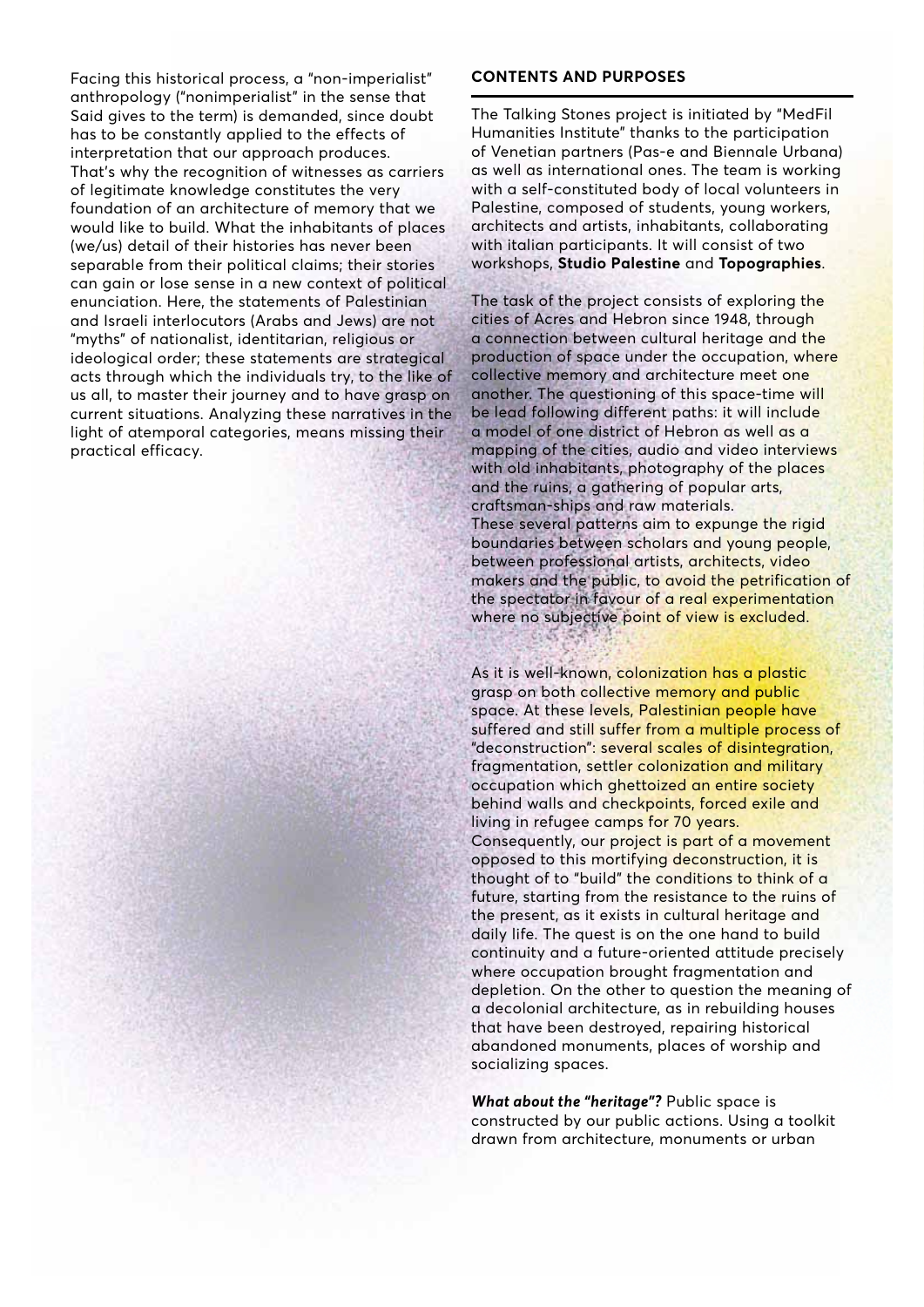planning, and common processes with local inhabitants to reckoning with complex histories and stakeholder interests.

This ensemble focuses on creating an environment enriched by collective memory, as a lever to help the real rebuilding of this fragmented nation within or outside its historical homeland, in a postnational citizenship perspective.

At the same time, citizenship is an old concept that insists on inclusions and exclusions, on establishment of sovereignty while any border is not simply a place where the things end. " As development economist Amartya Sen argues, global ethics necessitates a cross-border public framework that includes not only voices within our own jurisdictional and territorial boundaries, but also the voices of those beyond our borders who we impact through our decisions and actions. " (A geography of interdependence - Estudio Teddy Cruz).

TS does not solve or fully untangle the complex relationship of political governance. We posit this project as a necessary dialog window about the conditions, methodologies, and intervention of inclusion and exclusion that impact all of us. Our intent is to render visible the paradoxes and ormulations of belonging. *Only when this new citizenship is in sight might we struggle free from past definitions forms, low and bureaucracies,and activate an empowerment space for new design possibilities.*

### **workshopS**

Architects have a fraught relationship with disenfranchised groups of inhabitants or communities struggling against exclusion - those peoples are mined for information, used as props for public relations, and in many instances dismissed.

In the case of public space, the master is most often the state, not the peoples that might struggle to access, occupy and claim those spaces. While serving the state, or private interests embedded within it, architects cannot escape the problem of a political and existential impasse.

TS argues for a conceptual remapping of the role of architects as critical members that works as concerted collectives to change their environments - *what does it means to be complicit with inhabitants or communities in struggle ?*

As much as in building frontiers and segmentation, architecture composition is necessary to peacefully cohabit with others' differences, in spite of the ambient conflict. Concerning the ongoing Israeli colonial practices shaping the architecture of the city of Hebron we can examine their diversion aimed to rehabilitate the urban field as a space to live solely for the community of settlers; here, Palestinian natives are rejected as outof-place; this very questioning leads us to imagine a way of inhabiting space outside of power relation of dominant-dominated, as well as to "treat" space as a strategic field.

The built environment forms a critical lens through which we come to understand that citizenship is more than a legal status over similarities in geography, economy, identity.

**Studio Palestine**, will be a laboratory to explore the architecture of occupation and its historical development during last decades in the city of Hebron. A model of a district of the city will be built in situ and a narration of the city's daily life and struggles will be created through images and drawings focusing on the production of space and its consequences, the concerning monumental and patrimonial heritage as well as the transformation of routes and quarters since 1948, through cartography and mapping.

In this sense, Studio Palestine explores how some overlooked yet important sites might be refashioned into places of inclusive memory. To uncover the many stories embedded in the land can help imagine a common meaningful future.

SP presents experiences and spaces of belonging that defy, transgress, or undermine conventional boundaries. These are experiences and spaces that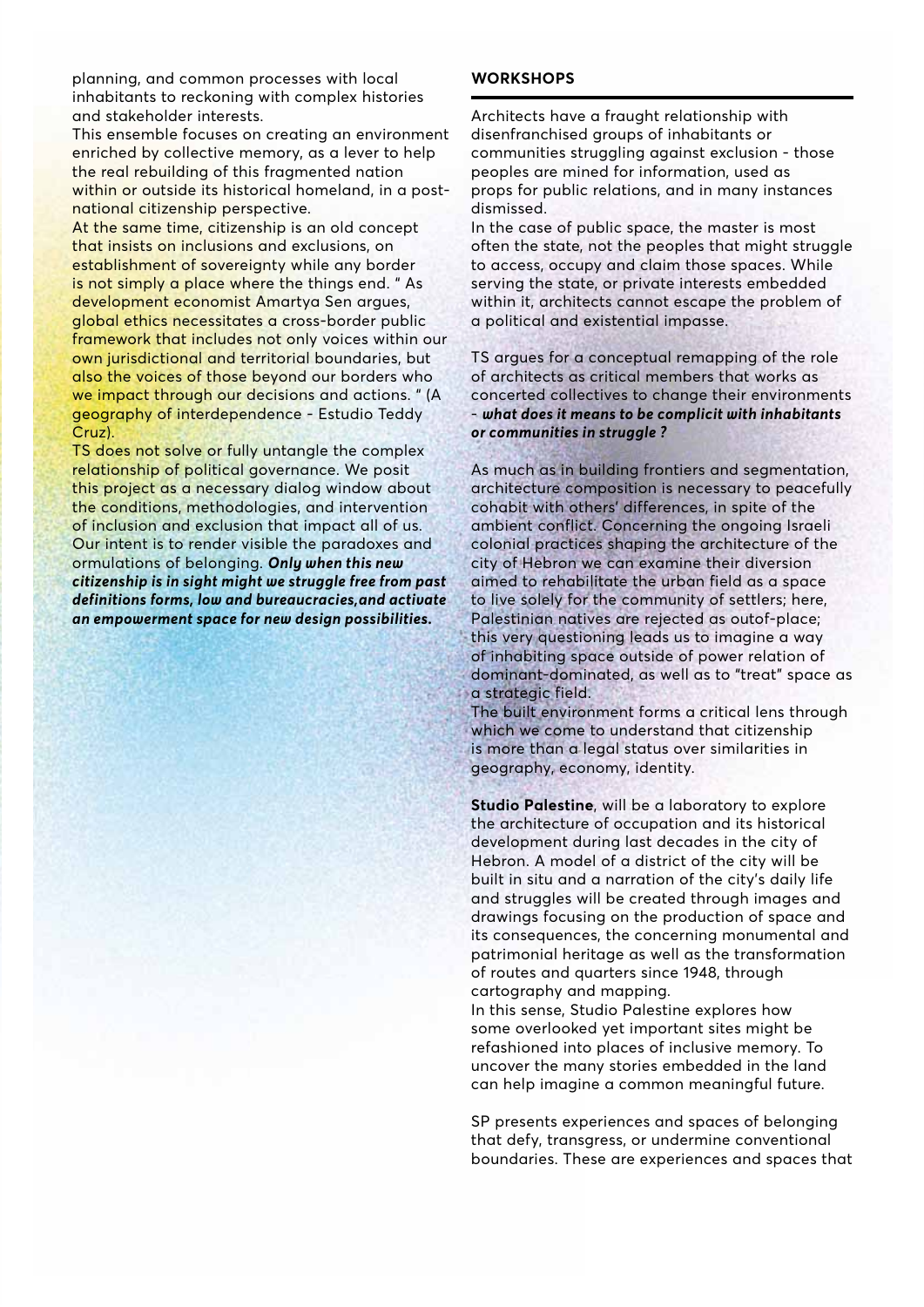are not defined by enclosure, but by movement or transition.

We explore the changing form of the built environment in different dimensions (legal, social, emotional) and different dimensions (actual and virtual) in which new forms of citizenship, mutable and ephemeral but not less meaningful, take place.

The spaces of citizenship under investigation here are marked by histories of violence and inequality imposed on people and ecologies.

We explore the "region" beyond established political borders, and against he abstraction of the nation-state and other internal/external threats or boundaries.

The land management Israeli system operates both within and outside of the logic of region. *How might an architectural practice react to and interact with regions defined by exile and politicalcounter narrative?* 

In this respect, we will hold **Topographies, Sound Documentary Project**: we have developed a circular initiation path, a double circuit that involves collecting stories and their sound habitat by following readings, descriptions of places and narrations; it will be oriented to draw a new geography of ecological citizenship with the help of visual contents, like photos, images, drawings and a model of a district of the city as well as a cartography articulating different layers.

Topographies offers a decisive apprenticeship that reaches everyone's situation and, from there, the very sense of expertise in the social world and its cultural production. Put more simply, it is a question of knowing whether we can understand the world as an object far from oneself - which is much simpler, - or if we can understand it through the unfathomable lived experience, where we are all involved, with or without specific competences. *The objective of Topographies* is to engage in a discussion on how to define some problematic situations without deploying categories and languages that are institutionalized. We attempt to do so by showing why some classifications do not work in front of a knowledge that emerges from the breaks in meaning - breaks that, generally, are not object of scholar, scientific attention. If the ordinary world is made of categories that bring the "scientists" to classify thoughts and human practices, it is always possible to turn to an undertaking of deconstruction of these categories through the short-circuits of *in vivo*, lived experience, of *in situ* critique, and maybe failures.

Following the experience of Topographies, the public (reader-listenervisitor) is able to discover a world where the word and its environment, the pauses, sounds and silences, their spontaneity, propose other orderings of the world, subverting the current ones.

Reintegrating context becomes even more necessary as the history of this Mediterranean region cuts across a society in full transformation, carrier of political concerns. It is not question of denying the domination exercised by the Western discourse through its political coercing mechanisms, but rather of getting to conceive of a co-presence of local discourses. Local discourses do not become diminished since, because of their very existence, they can have us change our gaze on architecture, its patrimony and the use of space, on image and time, on exoticism, communication and conflict/s.

It is at this ground-level of terrain that we come across learning processes and experiences of knowledge.

At the heart of this journey of listening is the political role of speech, its voices, the sounds that surround living spaces and the silences that protect what would be unspeakable. The succession of different sensible orders of experience aims to deconstruct the spectator's attitude, to let the self be shaped in the making of the path, and not simply to stay in front of it, as an exterior actor.

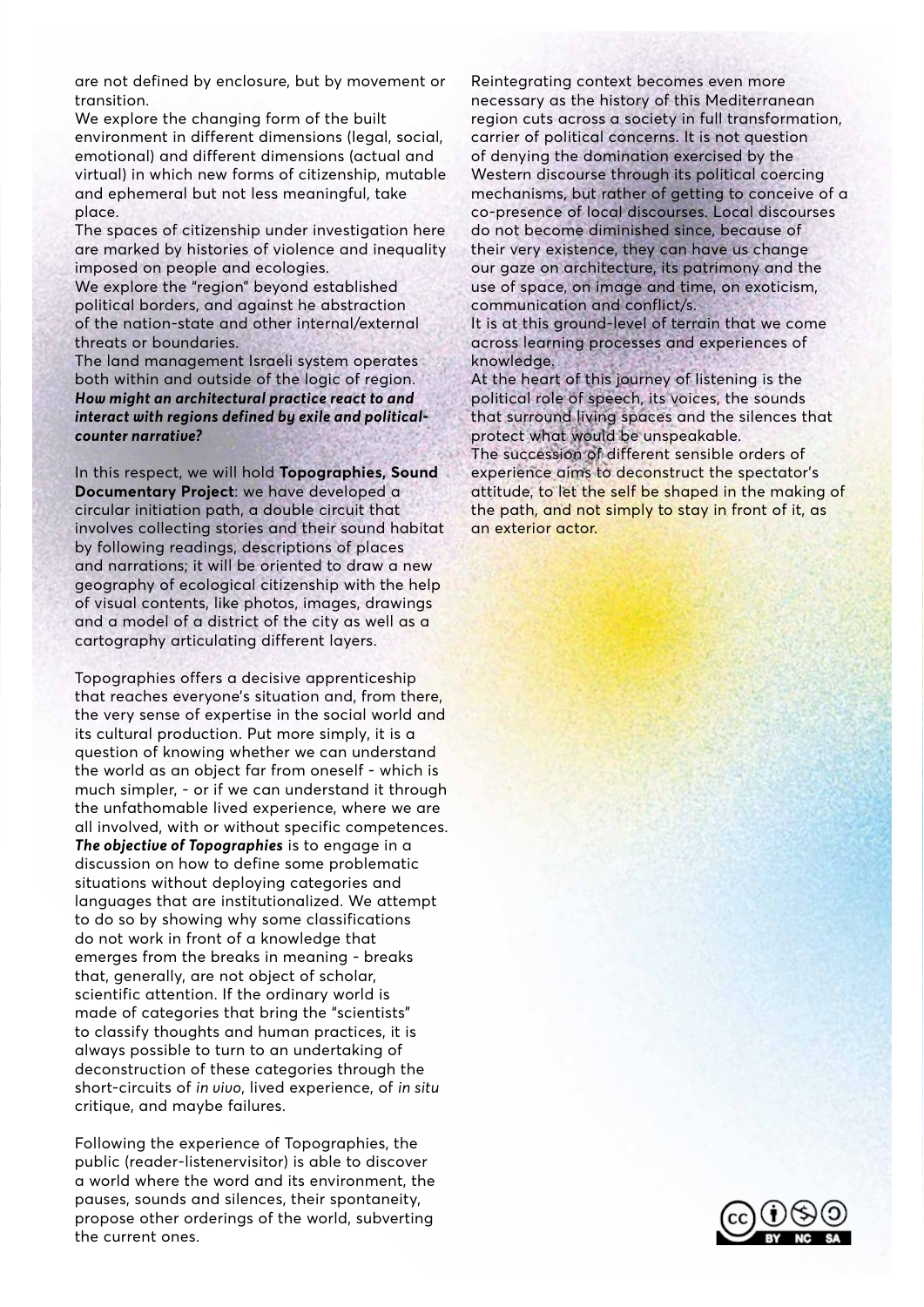### TALKING STONES **TOPOGRAPHIES** 29.08 / 31.08

Studio Pas-e – Corte Nuova 3561, Venice

### *For an Architecture of Shared Memory*

*Time, like language, is carrier of signification; it is a philosophical, historical and anthropological object through which we define the subjective and collective content of the relation to the Other. If Time can give shape to power relations and relations of inequality in the context of political economy, there exists a "politics of Time," of its usages, and a critical philosophy that condemns the resort to history as an improper usage of Time. In the voyage from sacred Time to secular Time, this critical philosophy speculates about the construction of memory and the ideological nature of temporal concepts that constitute our rhetorics, as well as the oppressive use that is made of Time.*

*A tale, a narrative, a testimony cannot claim to recognize itself within a historical linearity, which stands as the spatial metaphor for the conception of Time. In the Judaeo-Christian tradition, emerging from Eastern Mediterranean cultures at first, and later from the ensemble of Mediterranean regions, a post-cyclic and circular Time is sacralized. Afterwards (since Saint Augustin, through Copernicus, Galileo, Newton and Locke) post-cyclic and circular time will be universalized and generalized. It is during the century of Enlightenment that attempts are made to inscribe Time within the "natural" evolution of history. Actually, there is nothing less natural than classifying and giving a historical measure to human activity: Time is intersubjective, connected to the dimension of communication of human actions and interactions, and it appears as a constitutive dimension of social* 

*reality. The work, not the "duty," of memory ought to abandon its purported historical objectivity, since every attempt aiming to eliminate such dimension of co-temporality cannot but deform its representation and impoverish its signification. This work of memory ought to re-write and re-construct facts, testimonies, revisit documents, re-listen to voices, not just as traces of the far-away or closer past to be celebrated in a static time without horizon nor perspective, that can be recycled in a ritual way, but to build a living memory that is able to transform the present, ready for changes in the face of present concerns.*

*My problem is [to make (construct) myself/] that I myself make myself, and to invite others to have with me, through a defined historical content, an experience of what we are, of what is not just our past, but also*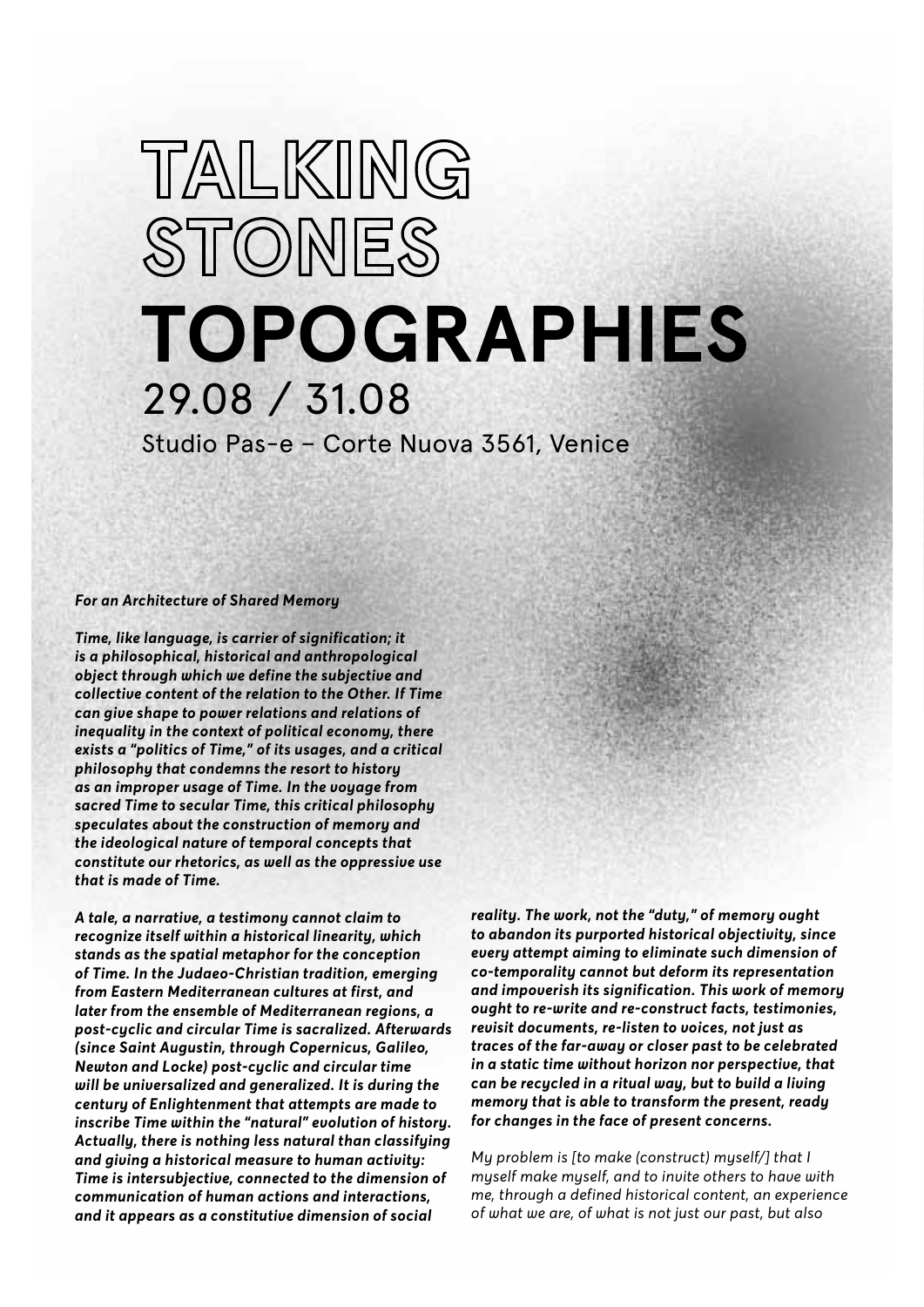*our present, an experience of our modernity that is such that we get out from it transformed." (Michel Foucault, 1997)*

A "non-imperialist" anthropology ("non-imperialist" in the sense that Said gives to this word) implies that some doubt is constantly applied to the one who observes. Recognition of witnesses as carriers of legitimate knowledge constitutes the very foundation of an architecture of memory. What the inhabitants of places (we/us) detail of their histories has never been separable from their political claims; their stories can gain or lose sense in a new context of political enunciation. Here, the statements of Palestinian and Israeli interlocutors (Arabs and Jews) are not "myths" of nationalist, identitarian, religious or ideological order; these statements are strategical acts through which the individuals try, to the like of us all, to master their journey and to have grasp on current situations. Analyzing these narratives in the light of atemporal categories, means missing their practical efficacy.

**Topographies - workshop** offers a decisive apprenticeship that reaches everyone's situation and, from there, the very sense of expertise in the social world and its cultural production. Put more simply, it is a question of knowing whether we can understand the world as an object far from oneself - which is much simpler, - or if we can understand it through the unfathomable lived experience, where we are all involved, with or without specific competences. The objective of Topographies is to engage in a discussion on how to define some problematic situations without deploying categories and languages that are institutionalized. Topographies attempts to do so by showing why some classifications do not work in front of a knowledge that emerges from the breaks in meaning - breaks that, generally, are not object to scholar, scientific attention. If the ordinary world is made of categories that bring the "scientists" to classify thoughts and human practices, it is always possible to turn to an undertaking of deconstruction of these categories through the short-circuits of in vivo, lived experience, of in situ critique, and maybe failures. There are words that do not classify anything, that are ineffective outside the academic or mediatic world.

*"The concept of dog does not bark"* (Spinoza), this plain assessment helps us here to deconstruct the experts' discourse in order to re-appropriate words as used in their ordinary context, for instance by making an inventory within the collection of stories, conversational exchanges, interviews… of a number of words that interrogate us [come é usato nel testo in francese, "questionnent" se non sbaglio è intransitivo; in inglese "interrogate" o "question" hanno costrutti transitivi, dunque ho aggiunto "us", pero se non vi piace prendete la licenza poetica di renderlo intransitivo anche in inglese!], such as:

country, origin, environment, religion, gender, race, ethnicity, nation, identity, tradition, modernity, society, values, people… All these words are read or expressed as realities, they design categories and are submitted to classificatory usages in the illusion of the world-object. They impose a language which is out of context: what the word "state" classifies is not only blurry, but false. As a classificatory category - what it asserts to be - it does not classify anything more than its structural limits, its anachronisms, its devastating effects in the administration of the commons, as well as our distance *vis-à-vis* its political functions.

How to speak, in this case, of the "state" as a category that does not classify anything? Such standardized usage of language denounces an impoverishment of the forms of life contained within language itself, and a loss of critical power in front of the social world and the mechanism of governance. For instance, can the world of occupied Territories/territories/zones/regions contain the word "representation" in its political sense? If an occupation exists, it would be incompatible with any type of representation known to this day, and this logically implies to renounce to the classificatory value of representation itself. In fact, this category is abusively confused with reality. Starting from this fact, one cannot study representation as an object kept at a distance anymore; this category, that appeared to be so fitted to the political discourse and practice, looks ludicrous and cumbersome once placed back in context. We are quite far from representation intended as a supposed "cultural reality," as a quality suitable for those who share this social and political geography. To the contrary, we have produced and reproduced situations that show that representation does not exist anywhere else than in the office/s of power. We therefore ought to invent the instruments of knowledge that are fit to the size of human and ordinary life. This move aims at examining the validity of pre-conceived discourses, and to methodically doubt of theoretical apparatuses, by tracing the anomalies that make us skeptical (in the classical sense) in front of the ideologies aimed to solve suffering, ease the pain - of which the care is the symbol - promote gouvernance, etc. The category of the "common living," trying in any way to solve conflicts or nurse people justifies, in the name of urgency, other obsolete categories that do not match any longer with present-day stakes.

Now, if texts tend to suffocate contexts, the reappropriation of a narrative, of a place, by way of a visual and/or sound record could at least reduce the gap between the usage and the useful. The proposition of deconstructing categories does not rest upon a negative critique: it commits, instead, to an heuristic dimension. In practice, the sensual nature of language, the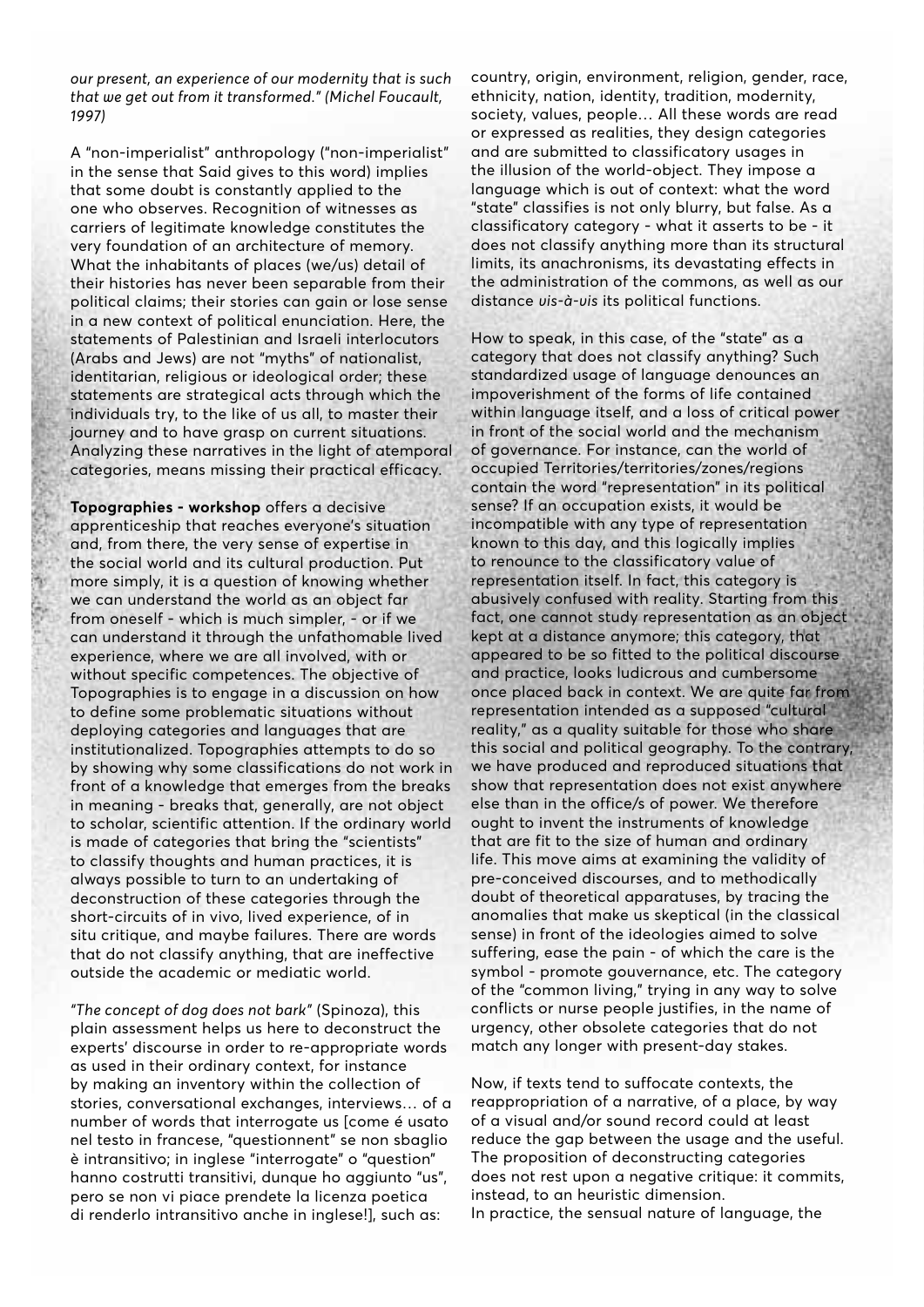voice incarnated in a material medium - sound - makes of language a temporal phenomenon of communication with the Other. Differently from the temporality of physical movements, of chemical processes, of astronomical events, of growth or of organic decomposition, the temporality of the act of communication through sound implies the co-temporality of the speaker and of the listener, of the self and of the other (in the polyvalent meaning of the term). Following the fabrication of Topographies, the public (readerlistener-visitor) is able to discover a world where the word and its environment, the pauses, sounds and silences, restituted to their spontaneity, propose other orderings of the world, other categories - that it suits to restitute as such. By narrating our troubles, and our fears too, we show that the category of "representation" is not valid but, more than anything, we bring to the surface a convoluted and evolutionary game of roles, axed on the power of words.

Reintegrating context becomes even more necessary as the history of this Mediterranean region cuts across a society in full transformation, carrier of political concerns. It is not question of denying the domination exercised by the Western discourse through its political coercing mechanisms, but rather of getting to conceive of a co-presence of local discourses. Local discourses do not become diminished since, because of their very existence, they can have us change our gaze on architecture, its patrimony and the use of space, on image and time, on exoticism, communication and conflict/s. It is at this groundlevel of terrain that we come across learning processes and experiences of knowledge.

### **Decolonizing Knowledge**

Foucault, 1977, Collège de France: *Foucault, 1977, Collège de France : "Which speaking subject, which discussing subject, which subject of experience and of knowledge, do you want to diminish when you state : "I, who speak this discourse, I am speaking a scientific discourse and I am a savant"? (...) Actually, it is question of having local knowledges at play, discontinuous, disqualified, non-legitimate knowledges, opposed to the theoretical body which would claim to filter them, to hierarchize them, to order them in the name of a true knowledge, in the name of the rights of a science that would be detained by some."* The scientific discourse is provided with a methodological rigor which is also vowed to reproduce its authority, by way of a game of conventions which circulate in isolation, meeting only rarely and occasionally with non-specialists. Through time, visual tools have surely helped to make researches accessible to outsiders, yet without questioning the fact of fabricating an authoritative posture by way of a gaze of expertise: hence, the experts' discourse becomes the instrumental version of the scientific discourse. Therefore the seen, the object observed during a suspended Time, that of viewing and of its language, of its codes and its narrative mechanisms, is a knowledge which filters the subjective experience of the gaze, and exorcizes it in the framework of the real. Yet why is it that what we can see would be more objective than what we hear, smell or taste? Visual experience and visual expressions of experience have a general tendency - in the homogenizing and global sphere of the web - to be concerned about visual aesthetics: our scientific tradition which privileges sight/ gaze appears to be the more resistant of all the principles of empiricism.

The discourse which produces images also nourishes decisional processes, and it consists in the fabrication of categories that can be used by representatives of policy-making bodies, having to respond to those who chose them (or vote for them). The discourse of governance feeds directly on experts' discourses, and it hinges on practices of identification and usage of words susceptible of obtaining efficacious repercussions in the medias and social networks, in a loop that captures the attention of non-specialists. The rhetoric inspired by words dictated at first by experts operating in social, political, demographic sciences and in the field of political ecology, neutralize the vernacular sense of words. The non-specialists find themselves forced to think their history and their social world with the categories of gouvernance, from which they are excluded since they do not take part in their construction.

The topoï, the "places" of memory in ancient rhetoric, anchoring spots in the real or mental space of scientific discourse, are objects of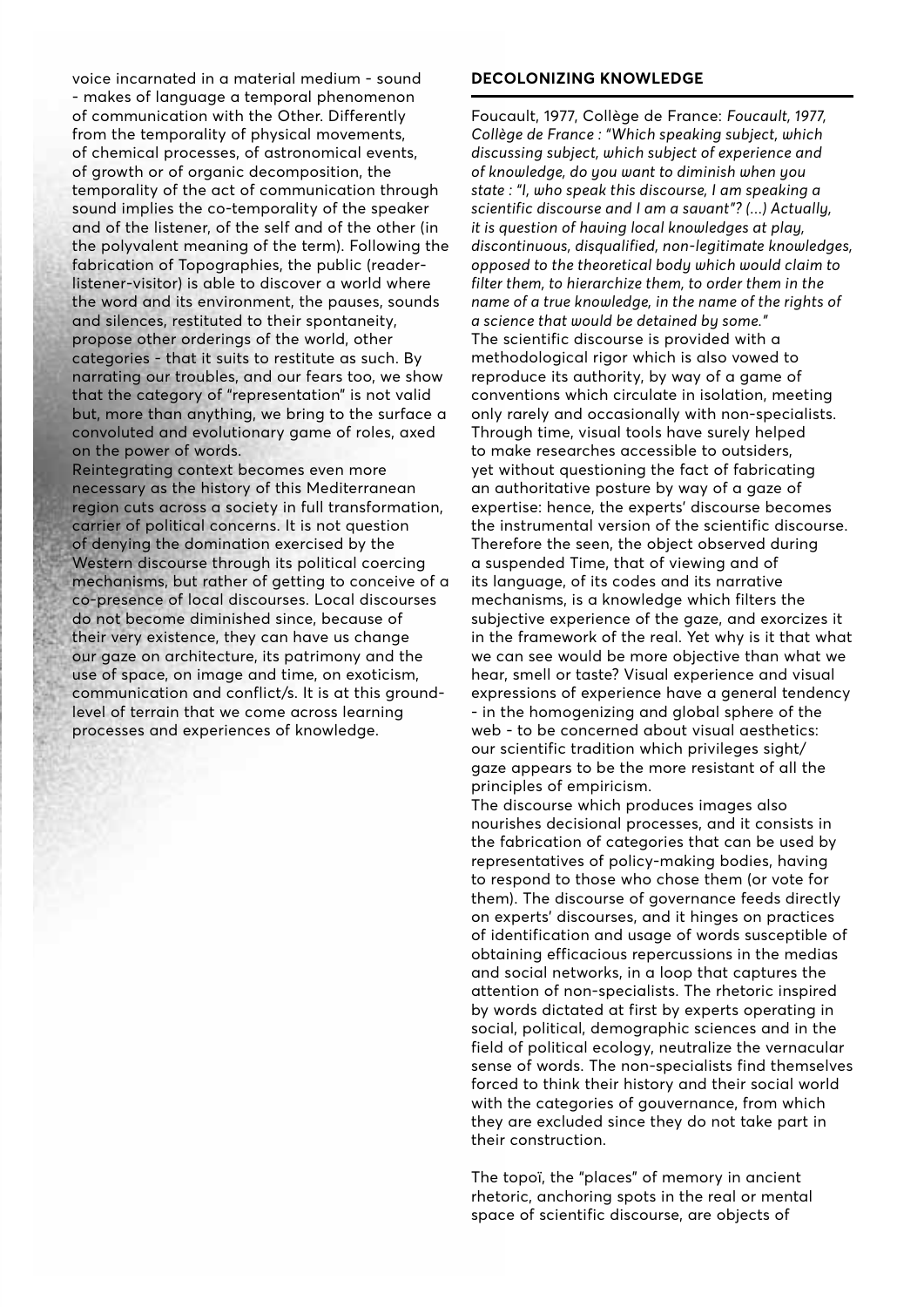propaganda in the political discourse. Memory does not use only "places," a topography, but it also resorts to an architecture. Images, places and spaces move from the mnemotechnical status, to the very status of topic of discourse. If the political Space and the political Time are instruments of power, ideologically interpreted, we permain under the hold of a fiction where Time is available for the powers in place to be occupied, measured and attributed. Reflecting on memory obliges us to take into account the question of individual and collective identity, psychological as much as cultural; this is why shared Time and the recognition of its intimate and factual architecture are the necessary instruments to any work-site of social and political change.

### **Documentary Sound Project**

The laboratory measures itself with architecture in a temporal perspective, a mental dimension in which space produces a virtual interaction with subjective and collective memory.

The project, a nomadic work-in-progress, focuses on sound composition in artistic and musical creation by using voices and singing, traditional music of Middle East, where the voice has a great influence, as well as contemporary music, along with personal and collective narratives, storytellings, poetry… By using audio materials, in archive as well as in situ, it is possible to build a geographic path but also an historical one, both at the present time. The morphology of territories correspond to recorded sounds.

In this intimate journey of listening (to the "other) resides the political use of the word, voices materialize, sounds circulating in the spaces of life, silences protecting the inexpressible.

As well as in music, composition is a necessary element in architecture, to live along with differences. We elaborated a circulate initiation path, a double circuit which goes from collecting stories and their context following a cartography which describes the places, tells stories and documents with pictures; it materializes in a constellation made up of drawings and images which compose a new geography.

### **Workshop**

A collection of oral and visual narrations which reflect upon inhabiting, work, passing and memory places, music, audio recordings (radio, sounds, voices, singing, ambiance noises, music pieces, lectures … ) collected by participants.

Creation of audio and video files which will be used in mixing and the introduced in a composition in order to edit Topographies.

Analysis of collected materials and discussion on the narrative and sound path, and debating the adequate support for offering this composition, in sharing with participants-authors-compositors (podcast series or other broadcasting devices)

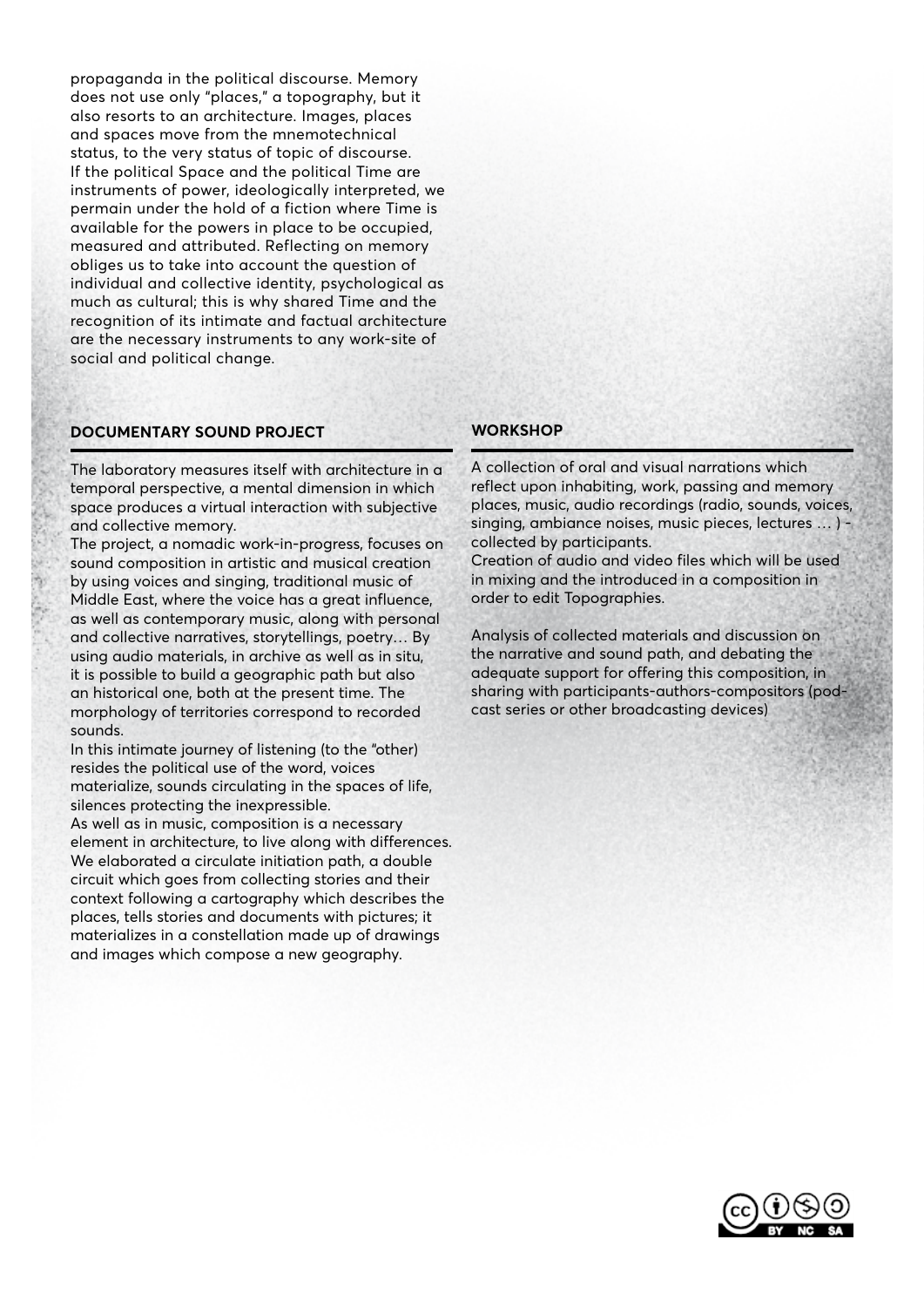### TALKING STONES

### **STUDIO PALESTINE** 02.09 / 05.09

Caserma Pepe, Lido di Venezia

### *How might an architectural practice react to and interact with regions defined by exile and politicalcounter narrative?*

The Biennale of Venice Israeli pavilion project entitled *In Statu Quo: Architecture of Negotiation* draws a picture of holy places in the Occupied Palestinian Territories such as al Haram al Sharif/Jerusalem (Temple Mount), Mosque of Bilal/Bethlehem (Rachel Tomb), the Ibrahimi Mosque (the Cave of the Patriarchs), and out-of-context inclusion of the Holy Sepulchre as internally contested space, holy places that would hypothetically express an on-going negotiation between two communities. The project does not mention the Occupied Palestinian Territories where these sites are located. According to the UN resolution 242, these are occupied territories where any spatial or demographic changes are sanctioned. For example, The Cave of the Patriarchs is located in the occupied city of Hebron (area H2). The Israeli pavilion project shows how the layout provided by Jewish and Muslim communities at the moment where they have at their disposal the entire holy place. The point of view exhibited in the Israeli pavilion is that of an effective "negotiation" that takes place between two cultures but also between two communities. The project narrates how the interior space of the Cave of the Patriarchs is displayed during the period of alternate access. Two plans and two videos exhibited in front of each other describe accurately all the objects (chairs, tables, rugs, fans etc...) used by the Muslim and Jewish communities to rearrange their prayer space.

The message expressed by *In Statu Quo: Architecture of Negotiation* as well as the chosen representation define firstly a narrative issue. The project refers itself to an exceptional situation, which happens during twenty days each year. The relevance of this narration can be therefore questioned. How can a so detailed storytelling of the layout of the Cave of the Patriarchs constitute a pertinent narration of the city of Hebron whereas, simultaneously, the authors of that narration have chosen a so specific situation?

Transposing the speech onto the religious field makes the discussion less intense. *In Statu Quo: Architecture of Negotiation* is a fantasised story that leads to an aesthetic representation of a speech deliberately lost and drowned into an anecdotal myopia. If it remains a Status Quo, so why does this speech masks what is happening all the rest of the year? If there is a Status Quo, would not it be that of a domination that macerates and lasts in a striated city? Hebron is the constant witness of a constant unbalance between urban experiences and ways of life made visible by daily spaces, living spaces, thresholds and itineraries. Leaving the scale of anecdotal detail for another system based on the articulation of all the other scales is the basis for developing this new narrative.

I*n Statu Quo : the Architecture of Domination* pulls the thread of these scales in order to represent the city of Hebron and the possible experiences lived by a population that knows the Tomb of the Patriarchs outside the twenty days described by the Israeli pavilion.